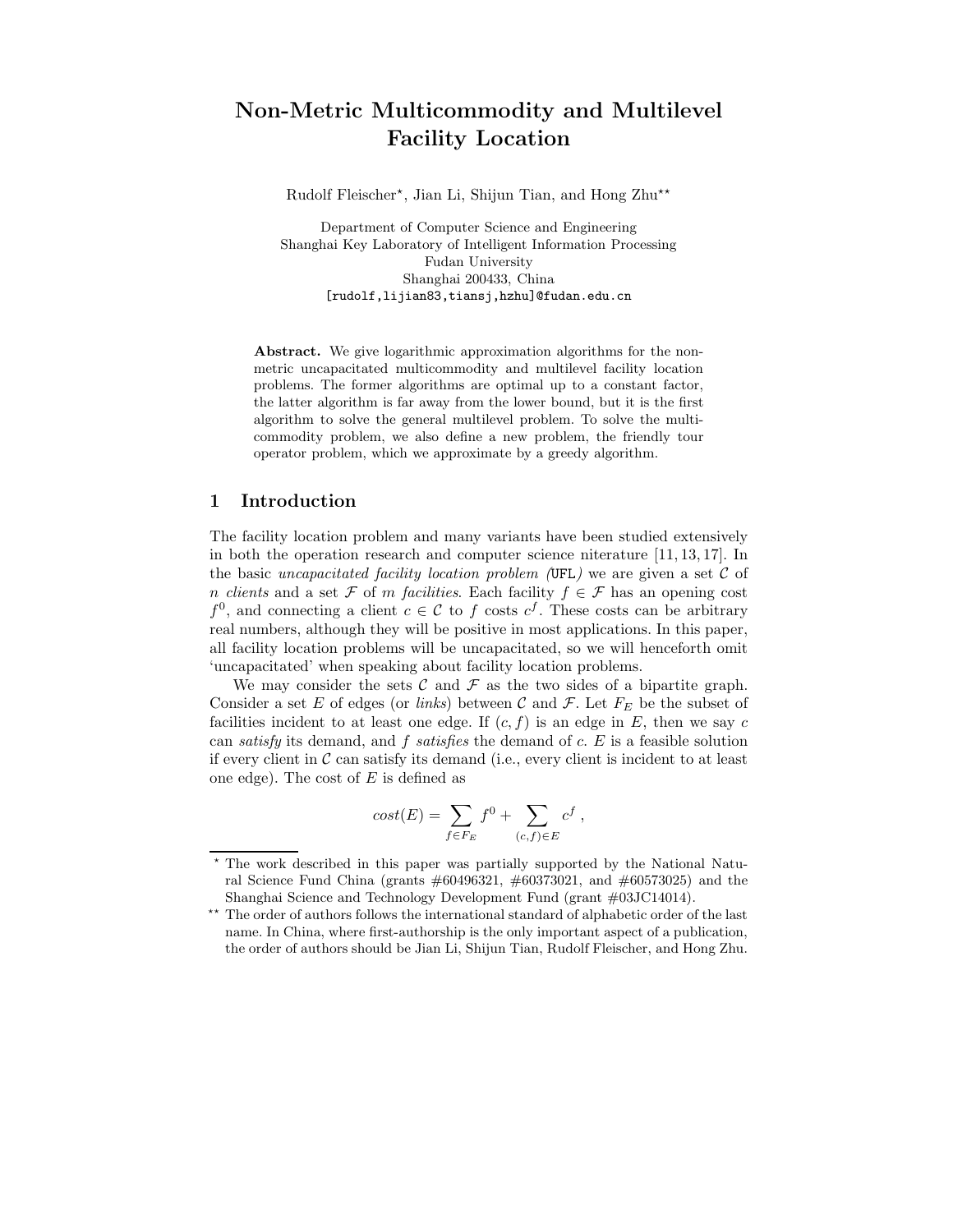where the first sum is the *startup cost* of  $F_E$  and the second sum is the *connection* cost (or link cost). UFL is the problem of finding a solution of minimum cost.

In metric UFL, the link costs obey the triangle inequality. In particular, in geometric UFL the clients and facilities are points in the plane (or more general, in  $\mathbb{R}^d$ ).

In this paper we will discuss four variants of non-metric UFL, two variants of the multicommodity facility location problem, the multilevel facility location problem,a and the multilevel concentrator location problem. These problems are defined in Section 2. In Section 3 we state our new results and review previous related work. In Section 4 we give our new asymptotically optimal approximation algorithms for the two multicommodity facility location variants. In Section 5, we then give approximation algorithms for the multilevel facility location problem and for the multilevel concentrator location problem. We end the paper with some remarks and open problems in Section 6.

# 2 The Models

# 2.1 Multicommodity Facility Location

The multicommodity facility location problem (MCFL) generalizes UFL by introducing a set S of k different *commodities* (or *services*). In UFL, we only have a single commodity. Each client  $c$  demands one unit of each commodity in a subset  $S_c \subseteq \mathcal{S}$ , whereas each facility f can only offer a subset  $S_f \subseteq \mathcal{S}$  of commodities (but arbitrary many units of each type). A collection of links  $E$  is a feasible solution if each client can satisfy its demand for each of its commodities. In a more general setting, we might also consider a weighted version of MCFL where clients have a certain non-negative demand for each commodity and facilities have only limited capacity for each demand.

Note that the link costs do not scale with the number of commodities served by the link. Once established, a link can be used to satisfy the demands for several commodities without additional cost. MCFL is a natural model, for example, for planning the locations of network switches (for a computer network in a large building, or telephone switchboards in a city) where we want to minimize the setup cost plus the cost of connecting each client to a switch.

We could generalize MCFL by charging an independent link cost for the commodities, i.e., if a client satisfies his demands for several commodities from one facility, it must pay the link cost for each commodity. However, this problem can be reduced to UFL by splitting each client into several clients at the same location, one for each commodity.

Another generalization of UFL is the *facility location with service installation* cost problem (FLSC) [14]. If facility  $f$  satisfies the demand for commodity  $s$  of some client, it must pay a one-time *installation cost*  $f^s$  for this commodity. Note that now a feasible solution must specify the links  $E$  and for each facility  $f$  the set  $D_f \subseteq S_f$  of commodities provided by f, and each client must be able to satisfy its demands from some facilities that provide the commodities and have paid the respecitve startup costs. The startup cost of  $f$  is then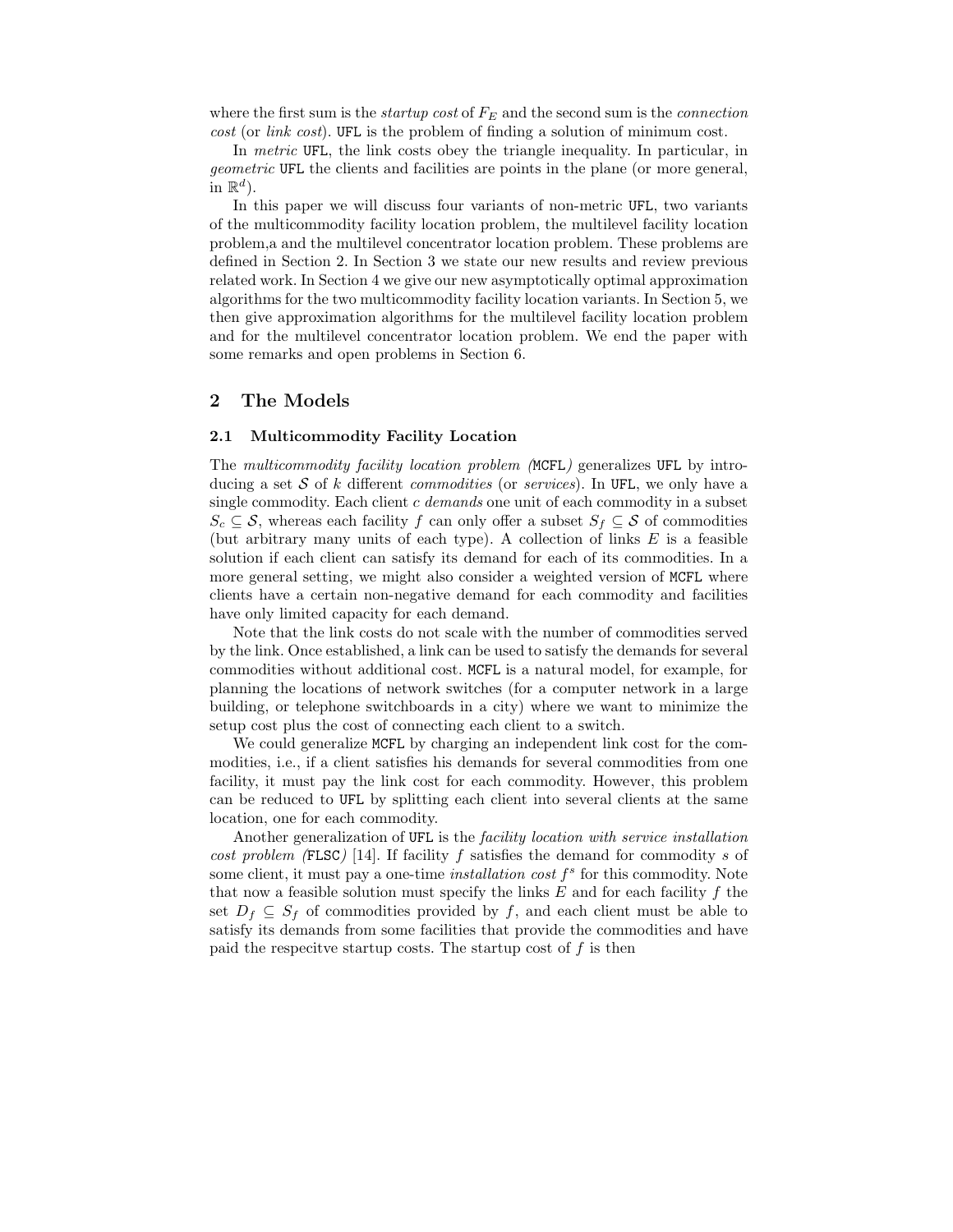$$
f^0 + \sum_{s \in D_f} f^s.
$$

Ravi and Sinha called these cost functions linear [12].

### 2.2 Multilevel Facility Location

Let  $k \geq 1$  be some integer. In the k-level facility location problem (k-UFL) we consider a  $(k + 1)$ -layer graph, where the first layer  $C = \mathcal{F}_0$  is the set of clients, and the next k layers  $\mathcal{F}_1, \ldots, \mathcal{F}_k$  are sets of facilities. Each edge (link) has a cost. We are interested in paths connecting a client in layer  $\mathcal{F}_0$  with some facility in the last layer  $\mathcal{F}_k$ . The cost of such a path, call a *link path*, is the sum of its individual link costs. A feasible solution is a set  $E$  of link paths such that each node in  $\mathcal{F}_0$  is incident to at least one link path. Intuitively, each client has a demand for a commodity available at any facility in layer k, which then must be routed to the client via facilities at the intermediate  $k - 1$  layers. Note that in this model an edge can incur multiple cost if it is used in several link paths.

If an edge only incurs cost once even if it is shared by several link paths, we are dealing with the  $k$ -level concentrator location problem  $(k$ -LCLP). Here, each client must be satisfied by a facility in  $\mathcal{F}_1$ , each facility in  $\mathcal{F}_1$  must be satisfied by a facility in  $\mathcal{F}_2$ , etc. Formally, our goal is to choose subsets  $\emptyset \neq V_t \subseteq \mathcal{F}_t$ , for  $1 \leq t \leq k$ , such that

$$
\sum_{j \in D} \min_{k \in V_1} c_{jk} + \sum_{t=1}^{k-1} \sum_{j \in V_t} \min_{i \in V_{t+1}} c_{ji} + \sum_{t=1}^k \sum_{i_t \in V_t} f_{i_t}
$$

is minimized.

# 3 Background and New Results

### 3.1 Multicommodity Facility Location

Facility location problems are usually NP-hard, and approximation algorithms for many variants have been studied  $[11, 13, 17]$ . The multicommodity facility location problem, however, has only been studied recently. Ravi and Sinha [12] gave a first  $O(\log |\mathcal{S}|)$ -approximation algorithm for metric UFL when each client can only demand a single commodity. The result generalizes to the case of clients demanding several commodities, but if they satisfy them over the same link, the link cost will also be charged several times (so this model is different from MCFL). Their result is based on an IP formulation of the problem that can be approximated by rounding fractional LP solutions.

Shmoys et al. [14] gave a primal-dual 6-approximation algorithm for FLSC under the assumption that facilities can be ordered by increasing installation costs, with the same order for all commodities.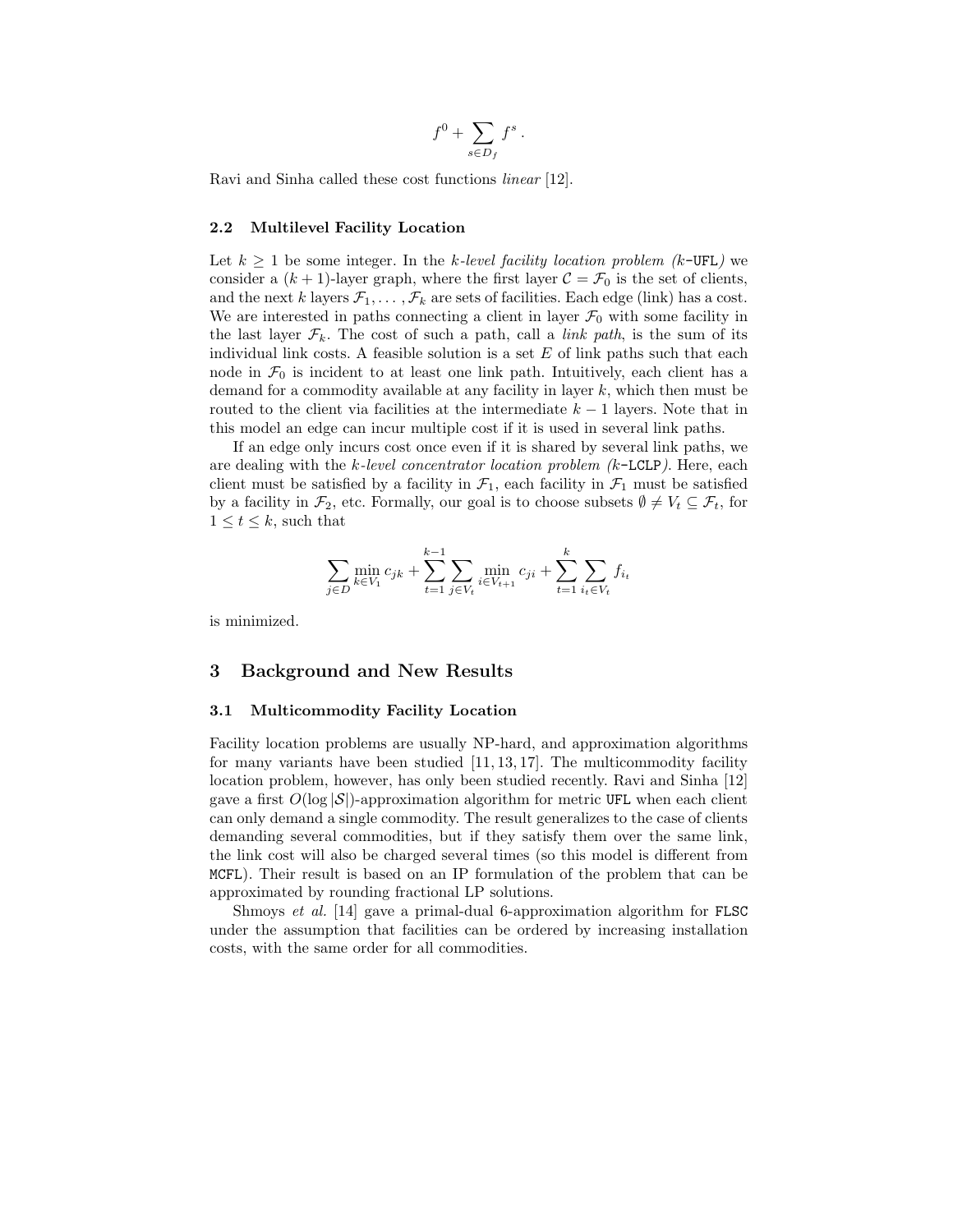We present in this paper the first approximation algorithms for non-metric MCFL and FLSC. They are purely combinatorial, not based on IP-approximations. For MCFL we give an  $H_h$ -approximation, where h is the total number of commodities demanded by all the clients, i.e.,  $h = \sum_{c \in \mathcal{S}} |S_c|$ . Since  $h \leq nk$ , this is an  $O(\log(nk))$ -approximation. For FLSC we give a  $(3H_h)$ -approximation, which is also an  $O(\log(nk))$ -approximation. If all facilities f have startup-cost  $f^0 = 0$ , the approximation ratio is only  $2H_h$ . We also show that our approximation ratios are asymptotically optimal. This follows easily from the non-approximability lower bound bound for the set cover problem by Feige [5].

Both algorithms are based on the well-known greedy minimum weight set *cover* (SC) approximation algorithm by Chvátal [4]. This algorithm iteratively picks the set for which the ratio of weight over newly covered elements is minimized, giving a SC approximation of ratio of  $H_d$ , where d is the number of elements in the set to be covered. As Hochbaum observed [8], the same algorithm, with the same approximation factor, can be applied to other problems as long as they can be reduced to SC and as long as it is possible to compute in every step in polynomial time the subset (or its equivalent structure) minimizing the relative weight of the newly covered elements. For UFL, this condition is fulfilled, with C the set to be covered, so there is an  $H_n$ -approximation for UFL [8].

We will see in Section 4 that we can also easily use the SC approximation for MCFL. However, for FLSC computing the minimum relative weight set in every step is rather difficult. Since we cannot easily compute an optimal set, we use a 3 approximation, which is the reason for the factor of 3 in the  $3H_n$ -approximation ratio of the FLSC algorithm. The 3-approximation is the solution of a new problem we define, the *friendly tour operator problem* (FTO). Such a quasi-greedy approach has been used before, see for example [7].

### 3.2 Multilevel Facility Location

Multilevel facility location has a long history in operations research [1, 3, 9, 16]. Of course,  $1$ -UFL is nothing but UFL. Shmoys *et al.* [15] gave the first constant factor approximation algorithm for the metric case, and the current best known result is a 1.52-approximation by Mahdian et al. [10]. Guha and Khuller showed that it is unlikely to be approximated within a factor of 1.463 [6].

Shmoys et al. [15] extended their filtering and rounding technique for metric 1-UFL to metric 2-UFL, resulting in a 3.16-approximation algorithm. Later, Aardal *et al.* [2] showed that metric  $k$ -UFL can be approximated in polynomial time by a factor of 3 for any positive integer  $k$  using a linear programming relaxation. For small values of  $k$ , better approximation algorithms are known: 1.77 for  $k = 2, 2.51$  for  $k = 3$ , and 2.81 for  $k = 4$  [18]. For non-metric 2-UFL, Zhang gave an  $O(\ln n)$ -approximation [18].

In this paper, we present the first approximation algorithm for general nonmetric k-UFL. The approximation ratio of our algorithm is  $O(\ln^k n)$ . The algorithm is defined inductively, starting with the classical  $O(\ln n)$ -approximation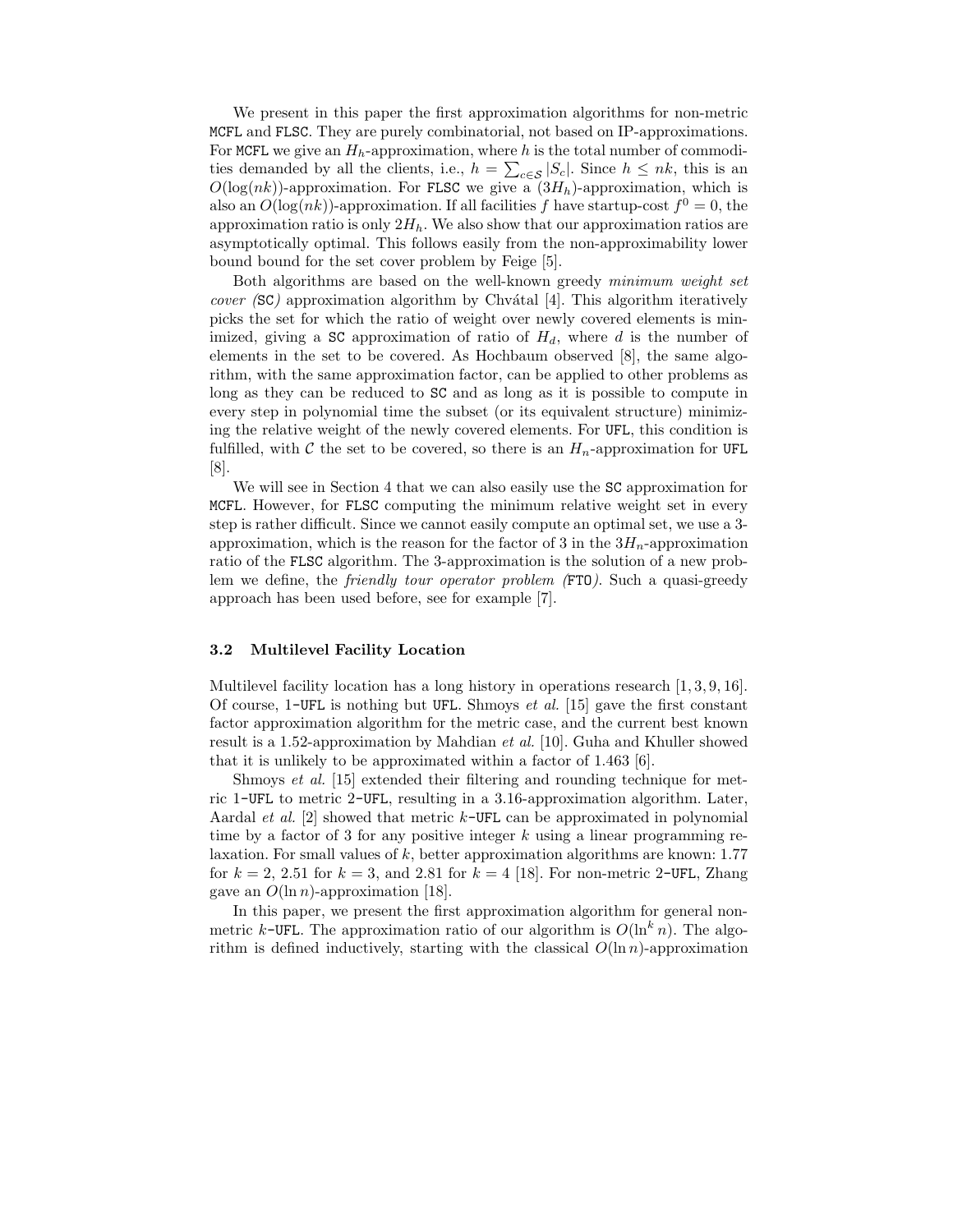for 1-UFL. In the inductive step, we again make use of the greedy SC approximation technique. With a very similar algorithm,we can also solve the k-level concentrator location problem where we just have a hierarchy of k levels of facilities.

# 4 Multicommodity Facility Location

### 4.1 Set Cover and Facility Location

We first quickly review the relationship between UFL and SC, since this is at the heart of all our algorithms. We follow loosely the exposition by Vygen [17, Section 3.1].

In the set cover problem we are given a finite set  $U$ , a family  $\mathcal X$  of subsets of U which together cover U, and non-negative weights  $c(V)$  on the sets  $V \in \mathcal{X}$ . The task is to find a subset  $\mathcal{Y} \subseteq \mathcal{X}$  covering U of minimum total weight. SC is a special case of UFL: let the elements in U be the clients, the subsets in X the facilities, the weight of a set  $V \in \mathcal{X}$  the startup cost of the facility, and let the link cost of client  $c \in U$  to facility  $V \in \mathcal{X}$  be zero if  $c \in V$  and infinity if  $c \notin V$ . Now, every solution to UFL corresponds to a set cover of the same cost, and vice versa.

Conversely, UFL can be considered a special case of set cover. For an instance of UFL, define a *star* to be a pair  $(f, C)$  with  $f \in \mathcal{F}$  and  $C \subseteq \mathcal{C}$  (meaning that we link all the clients in  $C$  to facility  $f$ ). The cost of this star is

$$
f^0 + \sum_{c \in C} c^f ,
$$

and its effectiveness is

$$
\frac{f^0 + \sum_{c \in C} c^f}{|C|},
$$

i.e., the relative cost per client in the star. Then we can define a SC instance by choosing C as the set U and all possible subsets of C as X, where  $C \subseteq \mathcal{C}$  has cost equal to the minimum cost of a star  $(f, C)$ , minimized over all  $f \in \mathcal{F}$ . Now, an optimal solution to SC corresponds to an optimal solution to UFL of the same cost, and vice versa.

Chvátal's greedy SC approximation algorithm iteratively picks a set for which the ratio of weight over newly covered elements is minimized [4]. If we apply this algorithm to UFL, we must in every step pick the most effective star. Although there are exponentially many stars, we do not need to compute them all. Instead, we can find the most effective star among the stars  $(f, C_k^f)$ , where f is an arbitrary facility, and  $C_k^f$  denotes the first k clients in a linear order with nondecreasing link cost to f, for  $k = \{1, \ldots, n\}$ . Having identified the most effective star, we then open the facility and henceforth disregard all clients in this star. We refer to this algorithm as the *standard star algorithm*.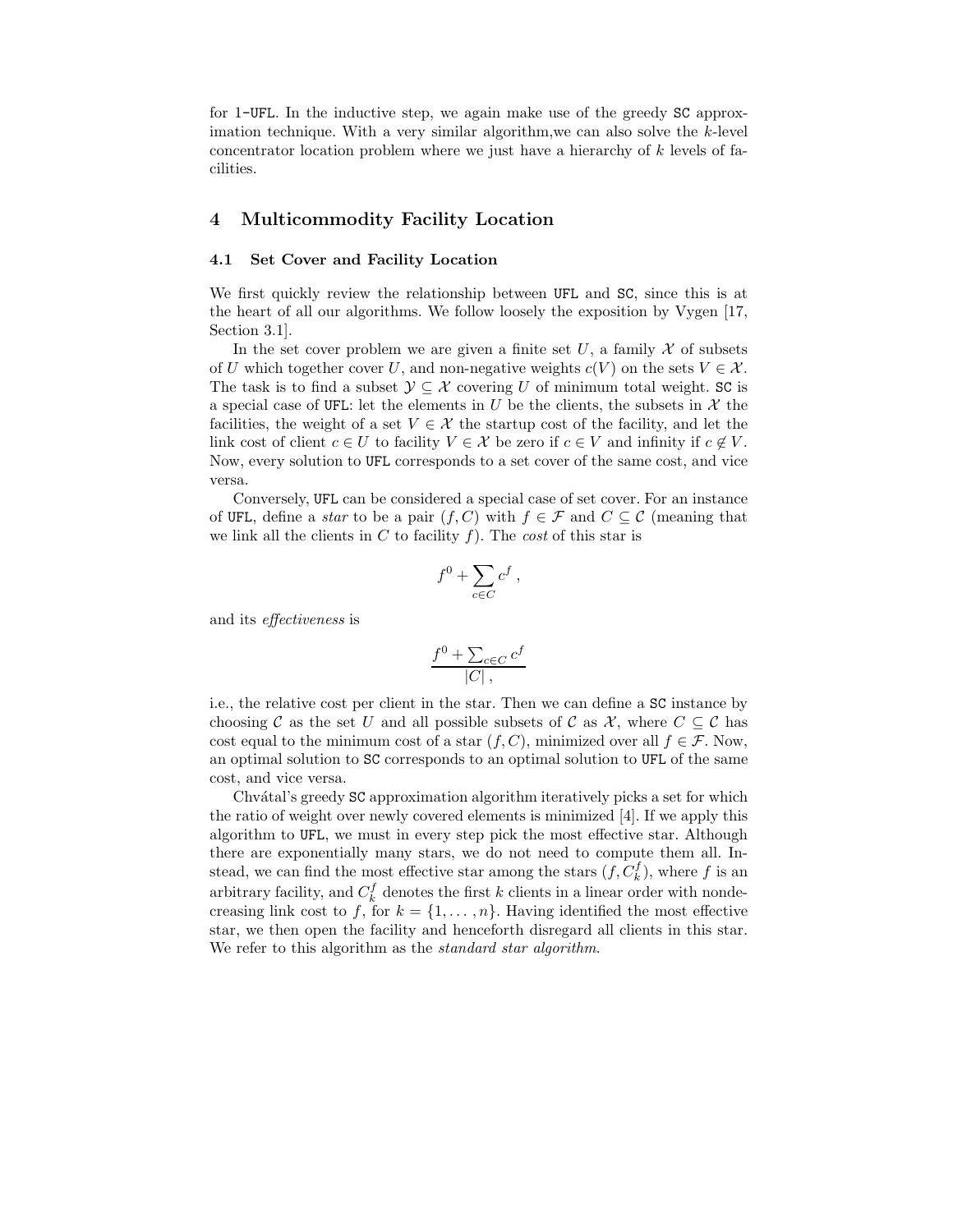#### 4.2 Approximating MCFL

In MCFL, each client can demand several commodities. If the client decides to satisfy its demand for one commodity from a facility, then it can, without additional cost, satisfy all demands that the facility provides from that facility. This means, if we pick a star in the standard star algorithm, the facility should satisfy all unsatisfied demands of the clients in the star. Thus, we should change the definition of effectiveness of a star  $(f, C)$  to

$$
\frac{f^0 + \sum_{c \in C} c^f}{\sum_{c \in C} |S_f \cap S_c|}.
$$

In the definition of  $C_k^f$  we now order the clients in linear order with nondecreasing link cost divided by number of demands that could maximally be satisfied by  $f$ , i.e., we sort them by nondecreasing

$$
\frac{c^f}{|S_f \cap S_c|}.
$$

**Theorem 1.** The modified standard star algorithm gives an  $H_h$ -approximation, where h is the total number of commodities demanded by all the clients.

Proof. We have to show that the modified linear order of clients in the definition of  $C_k^f$  guarantees that we indeed find a most effective star. This proof is straightforward and omitted in this extended abstract. □

#### 4.3 The Friendly Tour Operator Problem

To solve FLSC, we must define a new problem that we need as a subroutine, the friendly tour operator problem (FTO). Consider a tour operator who would like to organize a tour for tourists. Each tour t incurs a fixed cost  $t^0$  (maybe the profit of the tour operator). There is a certain finite set  $A$  of actions that can be arbitrarily combined in a tour. Let  $A_t$  denote the set of actions offered in tour t. Each action a incurs a cost  $t^a$  (maybe an entrance fee). There is also a set  $\mathcal I$ of tourists. Each tourist x demands to participate in some set  $A_x$  of actions. He will only join the tour t if  $A_x \subseteq A_t$ . The total cost of t will be

$$
t^0 + \sum_{a \in A_t} t^a \,,
$$

which is equally shared by all participants. The goal of the friendly tour operator is not to maximize his profit, but to offer a tour of minimum cost for the participants.

We could model the problem as a hypergraph problem, where the nodes are the actions and the hyperedges are the tourists. Then the problem generalizes the densest subgraph problem which is NP-hard. So we cannot solve FTO optimally in polynomial time. But we can find a good approximation to the best tour by a simple greedy algorithm, Approx-FTO.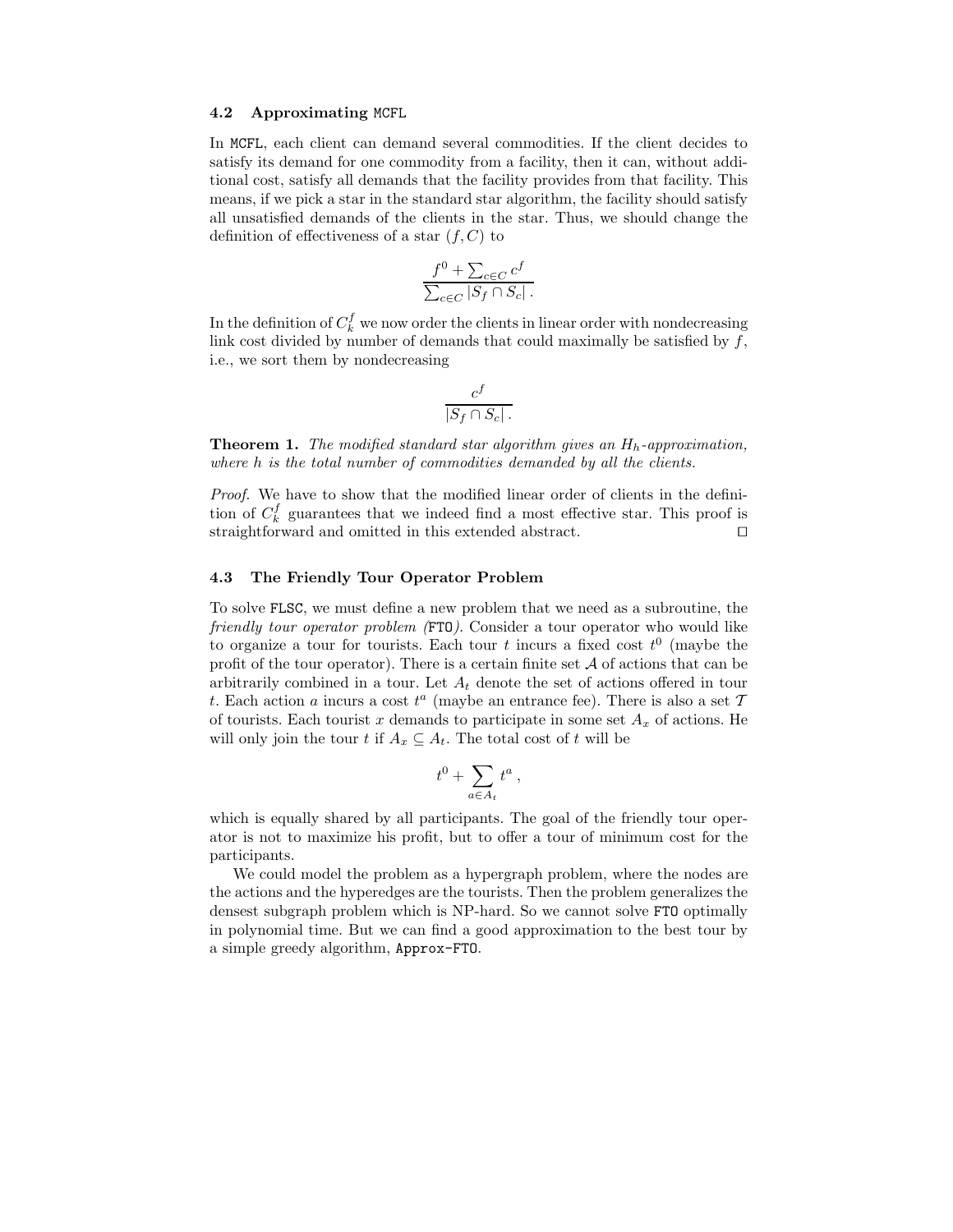Starting with all actions, in each step we first compute the average cost of the current action set and then discard that action (and all tourists demanding it) that maximizes the quotient of the cost of the action and the number of tourists demanding the action (i.e., intuitively we discard an action if it has high cost and is not high in demand). In the sequence of action sets computed, we then choose the one with lowest average cost.

**Theorem 2.** Let d be the maximum number of actions any tourist demands. Then, Approx-FTO achieves an approximation factor of d if  $t^0 = 0$  and a factor of  $d+1$  if  $t^0 \geq 0$ .

*Proof.* Let  $A^*$  be an optimal set of actions and  $OPT$  be the value of the optimal solution. Let  $T^*$  be the number of tourists participating in the optimal tour, and let  $D_b^*$  denote how many of them are demanding action  $b \in A^*$ .

Let a be the first action in  $A^*$  deleted by Approx-FTO. Right before this happens, let  $A$  be the current set of actions,  $T$  be the number of remaining tourists, cost be the current average cost, and for any  $b \in A$  let  $D_b$  denote the number of tourists demanding action b. Clearly,  $D_b^* \leq D_b$  for all b. Therefore, t a  $\frac{t^a}{D_a} \leq OPT$ , because otherwise  $A^* - \{a\}$  would be a better solution than  $A^*$ .

We choose a in the next step because  $\frac{t^a}{D}$  $\frac{t^a}{D_a} \geq \frac{t^b}{D_b}$  $\frac{t^{\nu}}{D_b}$ , for all  $b \in A$ . Since each tourist can demand at most d actions, we have  $\sum_{b \in A} D_b \leq d \cdot T$ . Putting all together, we obtain

$$
cost \leq \frac{t^0 + \sum_{b \in A} t^b}{T} \leq \frac{t^0}{T^\star} + \frac{d \cdot \sum_{b \in A} t^b}{\sum_{b \in A} D_b} \leq OPT + d \cdot \frac{t^a}{D_a} \leq (d+1) \cdot OPT \, .
$$

If  $t^0 = 0$ , the first *OPT* term vanishes and we get a *d*-approximation. □

As the following example shows, our analysis of Approx-FTO is tight if  $d = 2$ . In this case, we can model FTO as a graph problem with actions as nodes and edges as tourists. We assume startup cost  $t^0 = 0$ . Consider the graph G which is the union of  $K_{n,n}$  and  $S_{2n}$ , where  $K_{n,n}$  is the complete bipartite graph with node partitions U and V, where  $|U| = |V| = n$ , and  $S_{2n}$  is a star with  $2n + 1$ nodes, namely a center node v and  $2n$  leaves. Each node in U has cost  $1 + \epsilon$ , where  $\epsilon > 0$  is sufficiently small. The cost of v is 2, while the leaves all have cost  $\frac{1}{n}$ . The nodes in V have cost zero. The optimal solution is in this case the  $K_{n,n}$ , with minimum average cost  $\frac{1+\epsilon}{n}$ . But Approx-FTO will first delete a node in  $K_{n,n}$  (which has maximum ratio  $\frac{1+\epsilon}{n}$ ) and eventually find  $S_{2n}$  as the solution with average cost  $\frac{2+2n\cdot\frac{1}{n}}{2n}=\frac{2}{n}$ .

### 4.4 Approximating FLSC

In FLSC, each facility has some additional startup cost for providing a commodity. Therefore, it may now happen that a client satisfies one demand from one facility but a second demand from another facility although the first facility could also satisfy the second demand (but its startup cost for this demand is too high).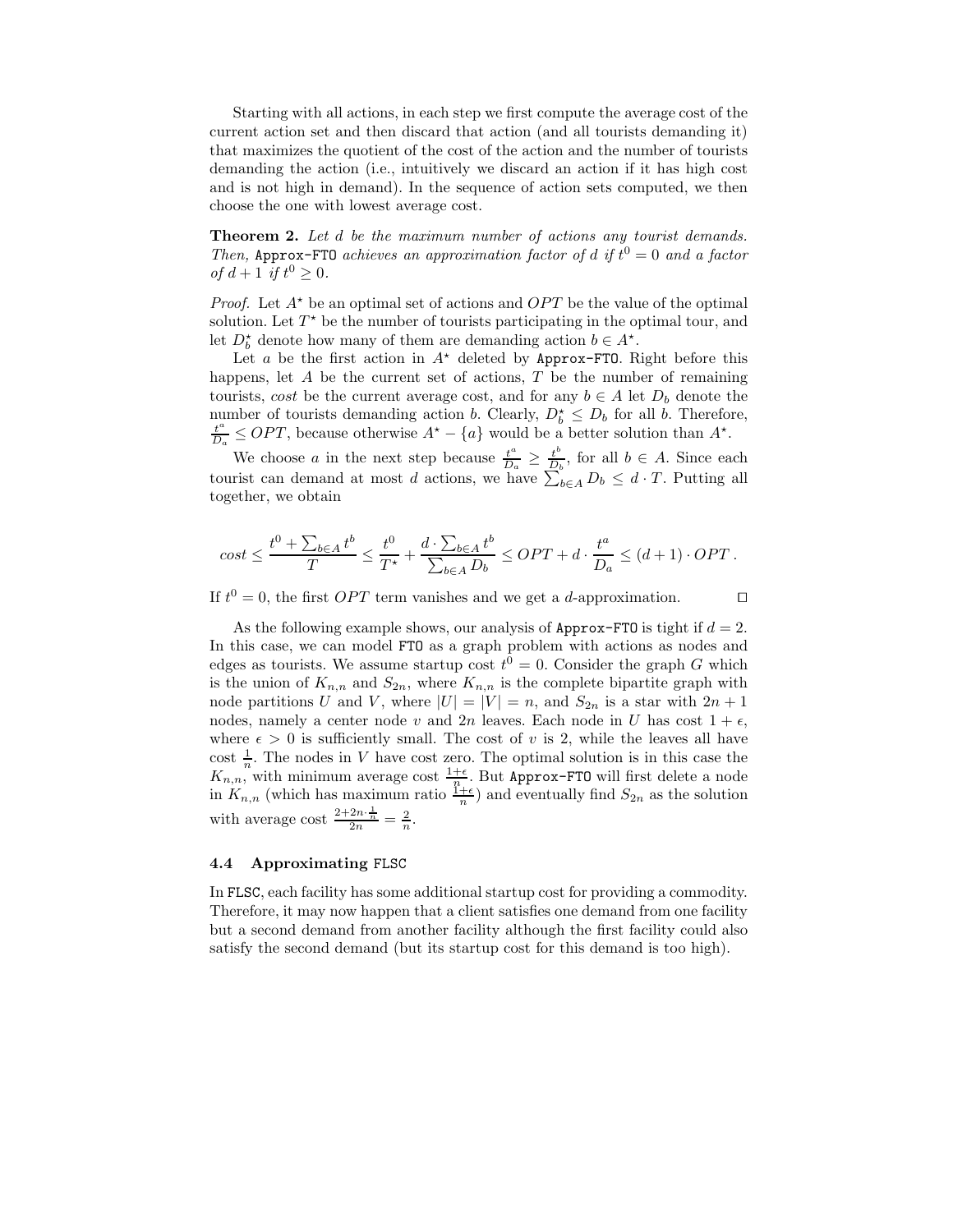We must redefine cost and effectiveness of a star, and even stars itself. Consider a facility  $f$  at some step of the algorithm. If it had been used before, its startup cost is now zero. If some of its commodities are already in use from earlier clients, their startup costs are also zero. A star is now a triple  $(f, C, S)$ , where  $S$  is a subset of commodities provided by the star. We may assume that S always includes all commodities that are already in use at the facility (they can now be used for free by other clients). The cost of the star is then defined as

$$
f^0 + \sum_{s \in S} f^s + \sum_{c \in C} c^f ,
$$

and its effectiveness is

$$
\frac{f^0 + \sum_{s \in S} f^s + \sum_{c \in C} c^f}{\sum_{c \in C} |S \cap S_c|}
$$

After choosing a most effective star, we only discard the demands of the clients that have been satisfied (a client can be discarded when all its demands are satisfied).

The problem is how to find a most effective star in polynomial time. There does not seem to be a natural linear order of clients in the definition of  $C_k^f$ that guarantees that we indeed find the most effective star among the  $C_k^f$ . Since we cannot find the best star, we approximate it. Note that to compute a most effective star we only have to solve an FTO for each facility  $f$  and then choose the cheapest of all of them. To be more precise, for fixed f, the FTO uses  $t^0 = f^0$ . There are  $n + k$  actions, one for each commodity and one for each link from f to a client. The cost of an action is the corresponding cost in FLSC. For each client  $c \in \mathcal{C}$  and unsatisfied comodity  $s \in S_c$ , there is a tourist demanding the two actions  $c$  and the link from  $f$  to  $c$ .

Theorem 3. The modified standard star algorithm using Approx-FTO as a subroutine to approximate a most efficient star gives a  $2H_h$ -approximation, where h is the total number of commodities demanded by all the clients, if  $f^0 = 0$  for all  $f \in \mathcal{F}$ , and a 3H<sub>h</sub>-approximation in the general case.

Proof. The theorem follows from the standard star algorithm together with the approximation of the most effective star given in Theorem 2. ⊓⊔

#### 4.5 Lower Bounds

FLSC is clearly a generalization of MCFL, so any lower bound for the approximation factor of MCFL is also a lower bound for FLSC.

Theorem 4. There is no polynomial approximation algorithm for MCFL and FLSC with an approximation factor of  $(1 - \epsilon) \cdot max\{\ln n, \ln k\}$ , for any  $\epsilon > 0$ , where  $n$  is the number of clients and  $k$  is the number of commodities.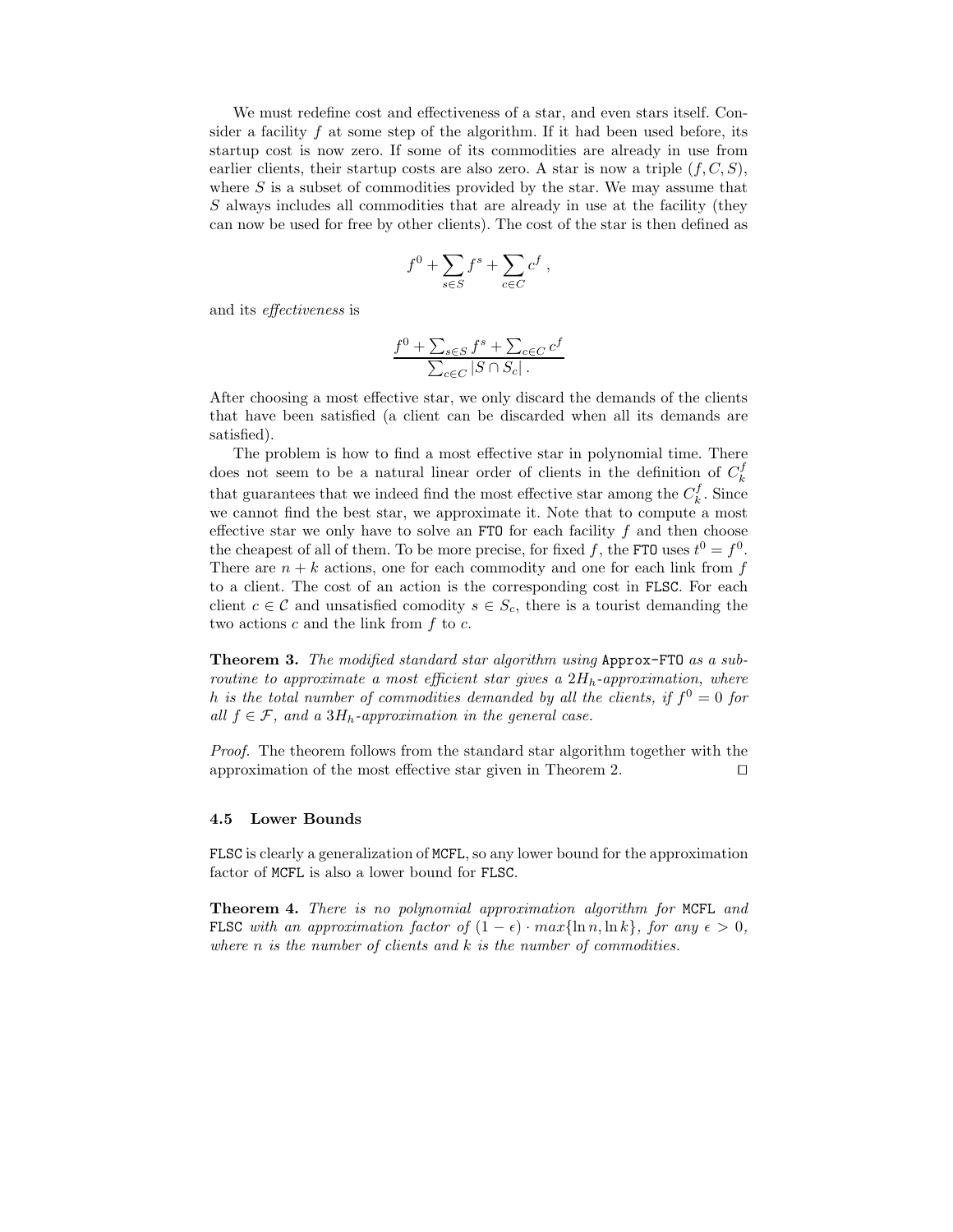*Proof.* We give two reductions from SC. Let  $|U| = n$ . Recall that there is no polynomial time approximation algorithm for SC with an approximation factor of  $(1 - \epsilon) \cdot \ln n$ , for any  $\epsilon > 0$ , unless  $NP \subseteq DTIME[n^{O(\log \log n)}]$  [5].

The reduction given in Subsection 4.1, where we have a single commodity and clients correspond to elements in  $U$ , gives a lower bound of  $\ln n$ .

In the second reduction, let each commodity correspond to a unique element in U. There is only one client demanding all commodities. For each subset in  $\mathcal{X}$ , there is a facility with startup cost 1 providing the corresponding commodities. All connection costs are zero. Now any set cover corresponds to a MCFL solution of the same cost. Thus, we cannot approximate MCFL with a factor better than ln k.  $□$ 

# 5 k-Level Facility Location

We must define a more general version of  $k$ -UFL,  $k$ -UFL, which has an additional input parameter  $\ell$ . In this problem, we can first choose s subset of  $\ell$  clients which is then optimally served by some set of facilities. Note that  $k$ -UFL<sub>m</sub> is just the original  $k$ -UFL.

We define our approximation algorithm for  $k$ -UFL inductively. First, we give an  $O(\ln \ell)$ -approximation algorithm for 1-UFL<sub> $\ell$ </sub>. Then we show how to lift an  $O(\ln^{k-1} \ell)$ -approximation for  $(k-1)$ -UFL<sub> $\ell$ </sub> up to an  $O(\ln^k \ell)$ -approximation for  $k$ -UFL $_{\ell}$ .

# 5.1 Approximating 1-UFL<sub> $\ell$ </sub>

The ln  $\ell$ -approximation algorithm for 1-UFL<sub> $\ell$ </sub> is very similar to the greedy algorithm for 1-UFL. When we compute the most effective star for facility  $f$ , we only consider sets  $C_k^f$  for  $k = 1, ..., \ell$ , and we stop when we have satisfied  $\ell$  clients.

**Theorem 5.** The modified standard star algorithm computes a  $\ln \ell$ -approximation for 1-UFL<sub>ℓ</sub>, for any  $1 \leq \ell \leq m$ . □

### 5.2 Approximating  $k$ -UFL<sub> $\ell$ </sub>

Suppose we have an approximation algorithm APPROX- $(k-1)$ -UFL<sub>ℓ</sub> for  $(k-$ 1)-UFL<sub>ℓ</sub> for every  $1 \leq \ell \leq n$ . Then we can construct an algorithm APPROX- $k$ -UFL<sub>ℓ</sub> for  $k$ -UFL<sub> $\ell$ </sub> as follows.

Consider a fixed facility  $f \in \mathcal{F}_k$ . We construct an instance for  $(k-1)$ -UFL<sub>ℓ</sub> as follows. The set of clients remains unchanged, also the set of facility levels  $\mathcal{F}_1, \ldots, \mathcal{F}_{k-1}$ . What changes is the connection cost between  $\mathcal{F}_{k-2}$  and  $\mathcal{F}_{k-1}$ . We increase the cost of each original edge  $(u, v)$  between the two levels by the cost of the original edge  $(v, f)$ . Intuitively, we are extending the last edge on a path from a client to a node in level  $k-1$  by the edge leading to f in level k.

In the standard star algorithm, we would now compute, for each facility, the best way to connect it with  $1, 2, 3, \ldots$  clients, and then choose the cheapest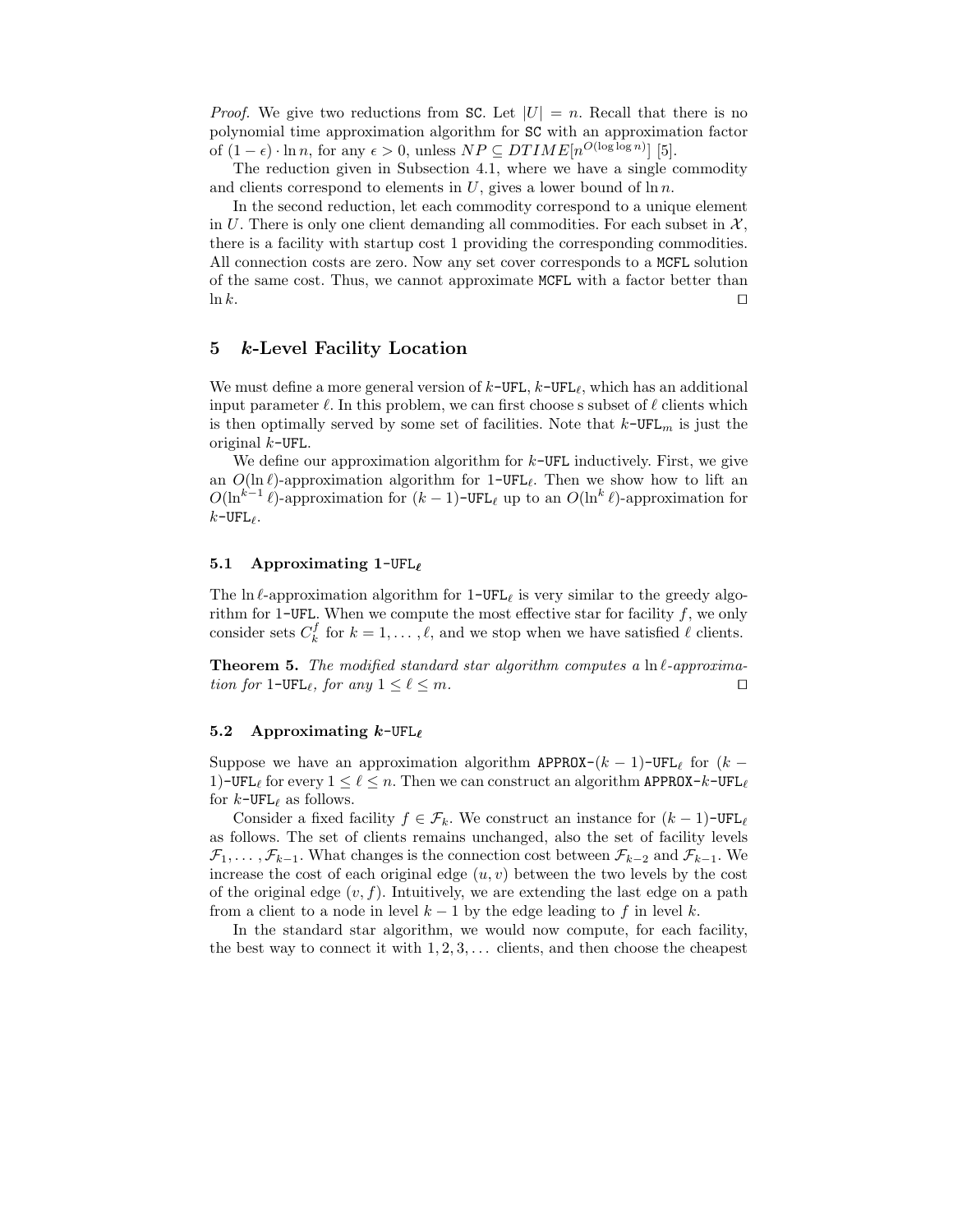star. Here we cannot easily compute these values. Instead, we again approximate them.

Let  $cost(f, j)$  be the cost of an approximation computed by APPROX- $(k -$ 1)-UFL<sub>j</sub>, for  $1 \leq j \leq \ell$ . We compute all these values for all f and j and determine the smallest one. This tells us which facility  $f$  in level  $k$  to choose. We choose all the facilities and connections computed in the corresponding approximation of the  $(k-1)$ -level problem, and we connect f to all facilities chosen on level  $k-1$ .

**Theorem 6.** If APPROX- $(k-1)$ -UFL<sub> $\ell$ </sub> can achieve an approximation factor of  $O(\ln^{k-1} \ell)$ , for all  $1 \leq \ell \leq n$ , then APPROX-k-UFL<sub>l</sub> computes an  $O(\ln^k \ell)$ approximation.  $□$ 

**Theorem 7.** There exists a  $\ln^k n$ -approximation algorithm for k-UFL. □

### 5.3 The k-Level Concentrator Location Problem

It is not hard to modify our algorithm for  $k$ -UFL to approximate  $k$ -LCLP. The only change is in the inductive step when we change the connection costs of edges between layers  $k - 2$  and k. Instead, we now increase the startup costs of facilities on layer  $k - 1$  by the cost of the edge to facility f on layer k.

**Theorem 8.** There exists a 
$$
\ln^k n
$$
-approximation for  $k$ -LCLP.  $\Box$ 

# 6 Conclusions

We presented the first logarithmic approximation algorithms for the non-metric multicommodity facility location problem. Note that in our model the connection costs do not scale with the number of commodities that use a connection. This actually generalizes the case where connection costs scale. For FLSC, our algorithms have an additional constant factor of 2 or 3, which may not be necessary for an optimal approximation algorithm.

We also presented the first poly-logarithmic approximation algorithm for the non-metric k-level facility location problem. We conjecture that this problem admits a logarithmic approximation for any  $k \geq 1$ .

# Acknowledgements

We would like to thank the reviewers for reading our hastily prepared last-minute submission, for which we apologize. Their comments helped us to improve the presentation of our results.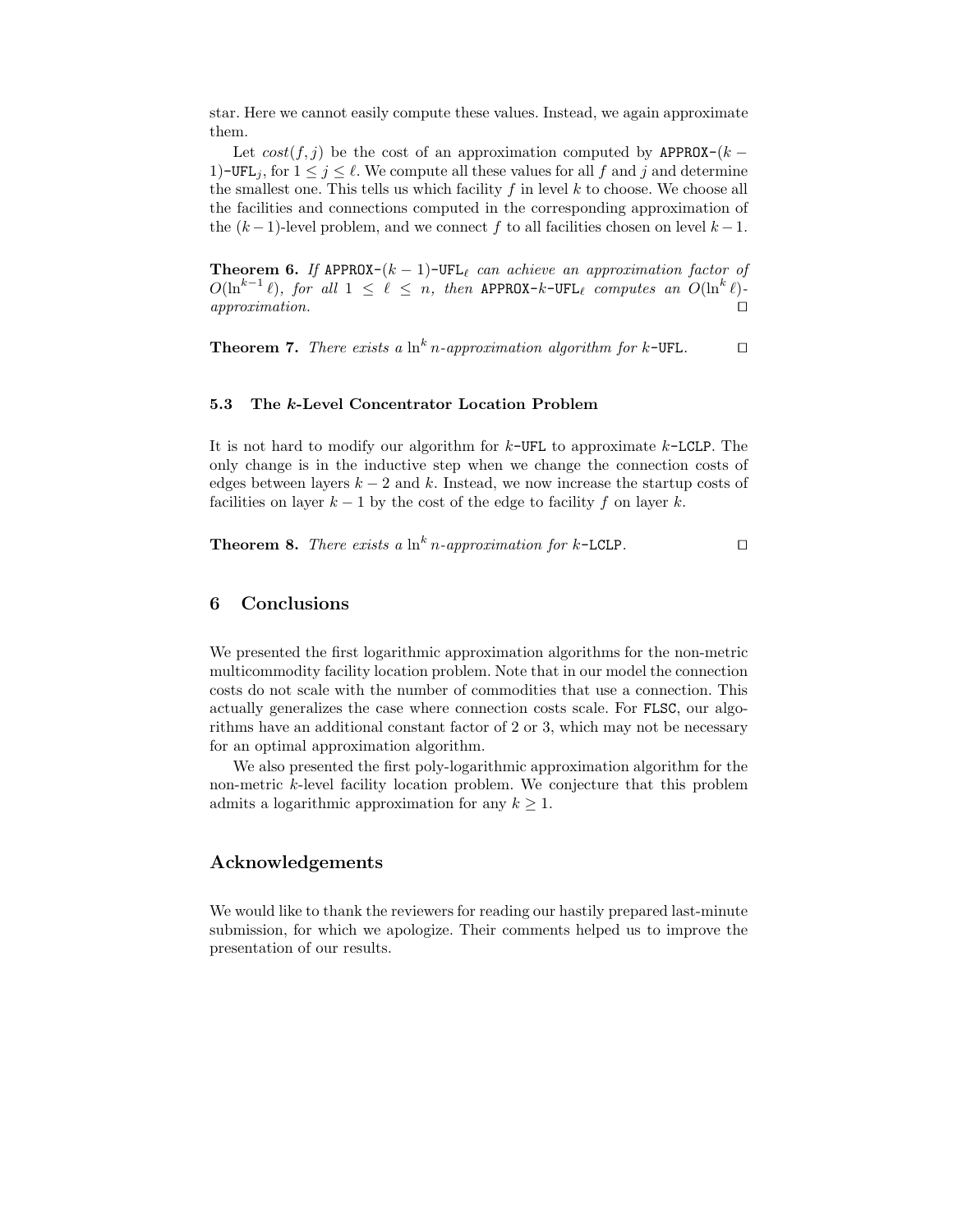# References

- 1. K. Aardal. On the solution of one and two-level capacitated facility location problems by the cutting plane approach. Ph.D. thesis, Université Catholique de Louvain, Louvain-la-Neuve, Belgium, 1992.
- 2. K. Aardal, F. A. Chudak, and D. B. Shmoys. A 3-approximation algorithm for the k-level uncapacitated facility location problem. Information Processing Letters, 72(5-6):161–167, 1999.
- 3. K. Aardal, M. Labb´e, J. Leung, and M. Queyranne. On the two-level uncapacitated facility location problem. INFORMS Journal on Computing, 8:289–301, 1996.
- 4. V. Chvátal. A greedy heuristic for the set cover problem. Mathematics of Operations Research, 4:233–235, 1979.
- 5. U. Feige. A threshold of  $\ln n$  for approximating set-cover. *Journal of the ACM*, 45(4):634–652, 1998.
- 6. S. Guha and S. Khuller. Greedy strikes back: Improved facility location algorithms. Journal of Algorithms, 31:228–248, 1999.
- 7. S. Guha and S. Khuller. Improved methods for approximating node weighted Steiner trees and connected dominating sets. Information and Computation, 150:57–74, 1999.
- 8. D. S. Hochbaum. Heuritics for the fixed cost median problem. Mathematical Programming, 22(2):148–162, 1982.
- 9. L. Kaufmann, M. vanden Eede, and P. Hansen. A plant and warehouse location problem. Operational Research Quaterly, 28:547–557, 1977.
- 10. M. Mahdian, Y. Ye, and J. Zhang. A 1.52-approximation algorithm for the uncapacitated facility location problem. In Proceedings of the 5th International Workshop on Approximation Algorithms for Combinatorial Optimization (AP-PROX'02). Springer Lecture Notes in Computer Science 2462, pages 127–137, 2002.
- 11. P. Mirchandani and R. Francis, editors. Discrete Location Theory. John Wiley & Sons, Inc., Chichester, 1990.
- 12. R. Ravi and A. Sinha. Multicommodity facility location. In Proceedings of the 15th ACM-SIAM Symposium on Discrete Algorithms (SODA'04), pages 342–349, 2004.
- 13. D. B. Shmoys. Approximation algorithms for facility location problems. In Proceedings of the 3rd International Workshop on Approximation Algorithms for Combinatorial Optimization (APPROX'00). Springer Lecture Notes in Computer Science 1913, pages 27–33, 2000.
- 14. D. B. Shmoys, C. Swamy, and R. Levi. Facility location with service installation costs. In Proceedings of the 15th ACM-SIAM Symposium on Discrete Algorithms (SODA'04), pages 1088–1097, 2004.
- 15. D. B. Shmoys, E. Tardos, and K. I. Aardal. Approximation algorithms for facility location problems. In Proceedings of the 29th ACM Symposium on the Theory of Computation (STOC'97), pages 265–274, 1997.
- 16. D. Tcha and B. Lee. A branch-and-bound algorithm for the multi-level uncapacitated location problem. European Journal on Operations Research, 18:35–43, 1984.
- 17. J. Vygen. Approximation Algorithms for Facility Location Problems (Lecture Notes). Technical Report Report No. 05950-OR, Research Institute for Discrete Mathematics, University of Bonn, 2005.